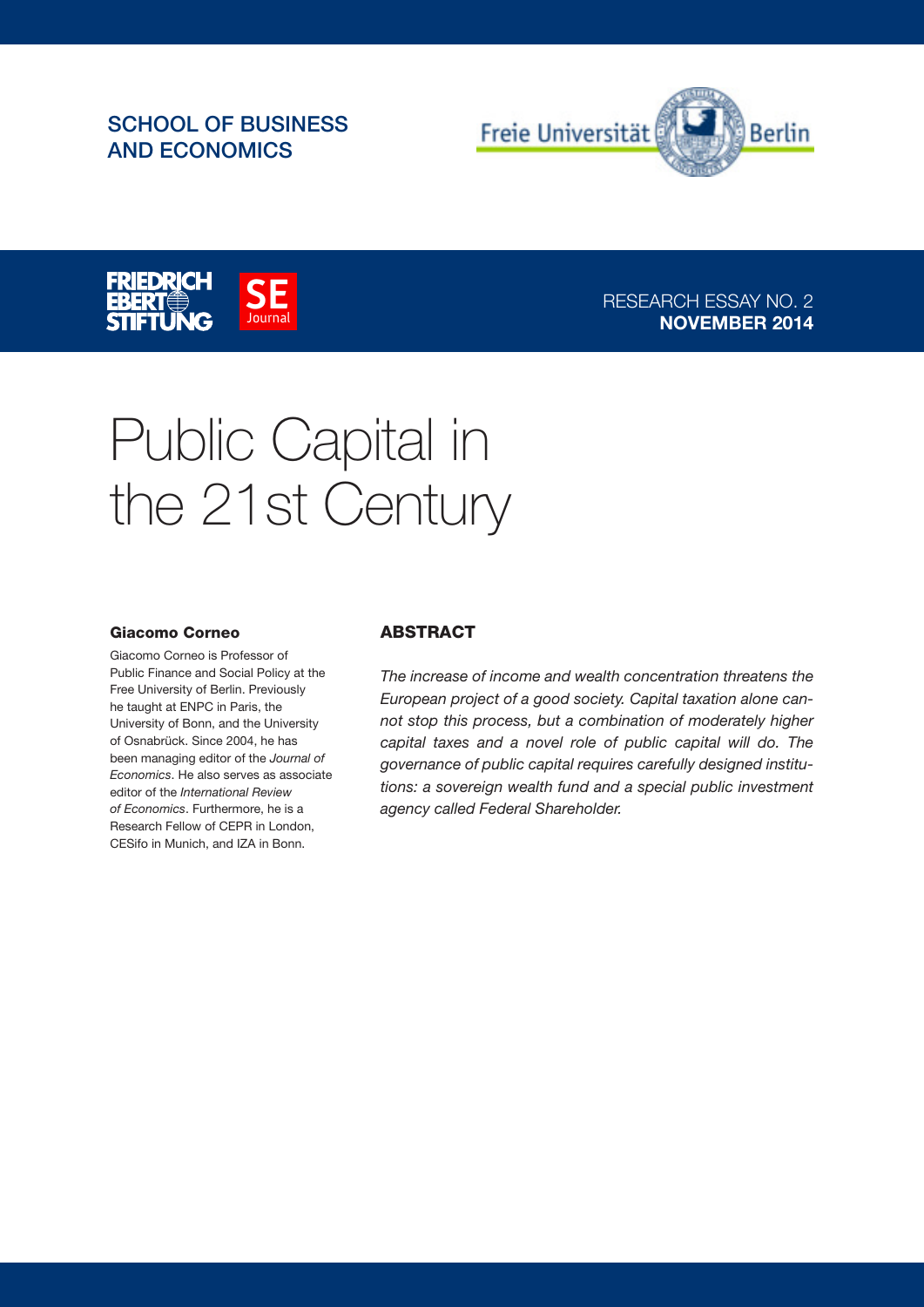#### INTRODUCTION

Real, participatory democracy, a dynamic and pluralistic market economy and a fair and generous social welfare system: these are the three cornerstones for building the good society desired by the great majority of the population. But today this ambitious social project hangs in the balance. As a result of the growing concentration of economic power, the capitalistic logic of the dominance of money is now starting to seep through from economics into politics and morality. Democracy is gradually degenerating into plutocracy, the market economy into a gambling casino, and the welfare state into a poorhouse. No wonder reformers are increasingly asking themselves how this encroachment of capitalistic power can be curbed.

The recent book by the French economist Thomas Piketty "Capital in the 21st Century", has had a major impact on the current debate and excited a great deal of interest. In order to break the mechanisms that lead to an increasing concentration of incomes and wealth, he argues the need for aggressive action on the fiscal policy front. His prescription: the taxes on capital should be increased to a level where the gap between the after-tax return on capital and GDP growth rate is closed.

However, a tax-based reform strategy of this kind is problematic for a number of reasons. For one thing, nobody wins elections by promising massive tax increases – even if these taxes are payable only by the very rich. For another thing, high taxes on capital are ineffective in the absence of international coordination, because capital can simply move to another country with lower rates of tax. The supporters of higher taxes on capital in Europe have been trying for many years to bring about coordination, but so far without success. And admirable as their efforts are, we should not delude ourselves that they are likely to succeed any time soon.

There is an even more fundamental objection to Piketty's plan: even if the political conditions

for the implementation of his proposed tax offensive were met, it is doubtful whether it would have the desired economic impact. The problem lies in the scale of the tax increases that would be required. Given a return on capital of 6% and a growth rate of 1.2%, the tax rate on the return on capital would have to be around 80% in order to achieve the results envisaged by Piketty. Under a progressive taxation system the rates of tax for very wealthy taxpayers would be even higher. But such high rates of tax are likely to have such a disincentive effect on investment and entrepreneurial initiative that technology development and productivity growth would suffer badly in consequence. And this in turn would put the general prosperity of our society at risk.

#### THE ROLE OF PUBLIC CAPITAL

If taxes on capital are not the answer, it does not mean that we have to roll over and accept the economic divide within society. Instead logic suggests the following conclusion: the desired redistribution of wealth needs to happen before the taxman takes his cut, i.e. when the capital income is distributed. In other words, the shortcomings of taxes on capital are an argument for developing a new role for the public ownership of capital. The income from public capital could be divided equally among all citizens through a social dividend, which would help to counteract the increasing concentration of income. And unlike massive tax increases, enhancing the status of public ownership has the potential to unlock positive emotions, foster an ethos of solidarity and attract broad political support.

So how would that work?

Let us start with the formation of public capital. Public capital can be accumulated by the state in the form of equities acquired through market transactions. The state should finance its stock purchases by issuing government bonds. In the case of a solvent state like Germany, financing costs are very low, so that only a small part of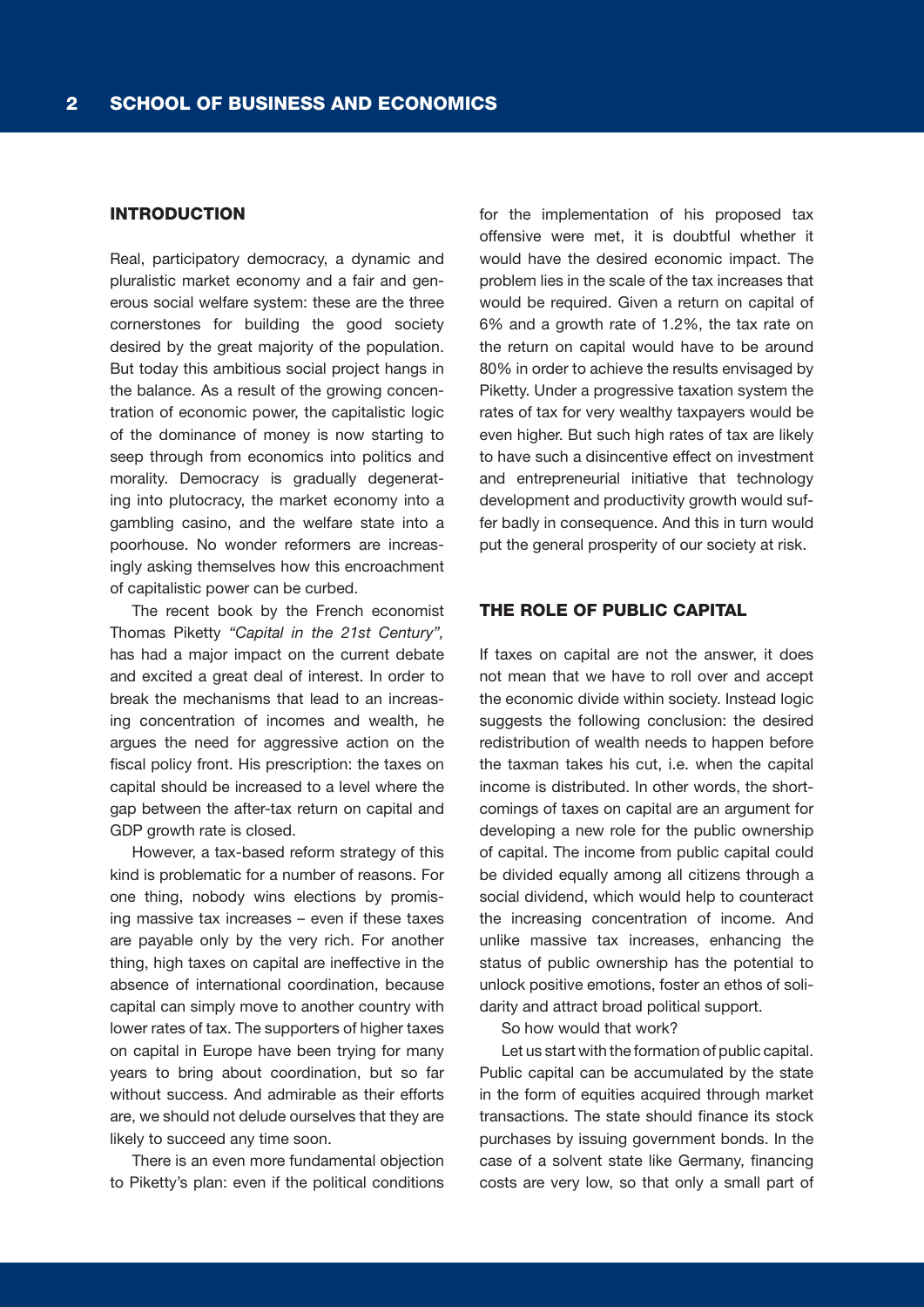UNLIKE MASSIVE TAX INCREASES, ENHANCING THE STATUS OF PUBLIC OWNERSHIP HAS THE POTENTIAL TO UNLOCK POSITIVE EMOTIONS, FOSTER AN ETHOS OF SOLIDARITY AND ATTRACT BROAD POLITICAL SUPPORT

the income from the stocks would be needed to cover them. If for example the rate of return on equities is 6 - 9% and the interest paid on government bonds is 1 - 1.5%, one-sixth of that rate of return is sufficient to cover the government's refinancing costs. The rest of it should then be prioritized for paying down the debt incurred to purchase the equities. After fifteen years or so the new borrowing for the formation of public capital would have been repaid, and the polity would have collective ownership of debt-free assets in the form of worldwide-diversified stocks.

The equities in public ownership would then effectively be a collective capital investment by the citizens. Because of the opportunities for diversification and the fact that any taxes on capital would be collected by the state, this investment would over the long term yield an above-average return on capital for the state. This would mean that even those who have no private means of their own would share in the highest capital returns, since every citizen is an equal shareholder, through the state, in stateowned investments.

#### SOVEREIGN WEALTH FUND

In the initial phase, responsibility for managing public capital should rest entirely with a sovereign wealth fund (SWF). There are at present over fifty SWFs worldwide, i.e. state-owned financial vehicles that manage public funds. Generally speaking they operate like passive investors or collective rentiers, which seek to secure high rates of return by making appropriate portfolio decisions, without assuming control of business enterprises.

Setting up a SWF would require a suitable institutional framework, such as the one adopted for the Norwegian SWF "Government Pension Fund – Global". Notable aspects of the Norwegian arrangement are its high degree of transparency and conspicuous political independence.

The market value of Norway's SWF is currently around 170% of the country's GDP. Even if the return on capital is rather less than average, a fund of this magnitude is able to make a substantial contribution to the national budget. Indeed, substantially less than the total return on capital has normally been transferred to the public purse hitherto, with the result that the Norwegian SWF has grown strongly over the years.

The proposed SWF should invest most of its capital in a diversified international share portfolio. Its task would be to maximize long-term returns, which would then be allocated to the national budget. It is important to understand the scale of the effects that can be achieved. If for example the value of the SWF amounts to only 50% of GDP, and equity returns equal 9%, the long-term boost to state income is equivalent to 4.5% of GDP. That represents nearly the whole of Germany's public spending on education. This shows that a sovereign wealth fund can be an effective instrument of redistribution. Through the socialization of the equity risk premium it can take over part of the (re)distributive function of the taxation system. In this way the aim of limiting inequality can be achieved without imposing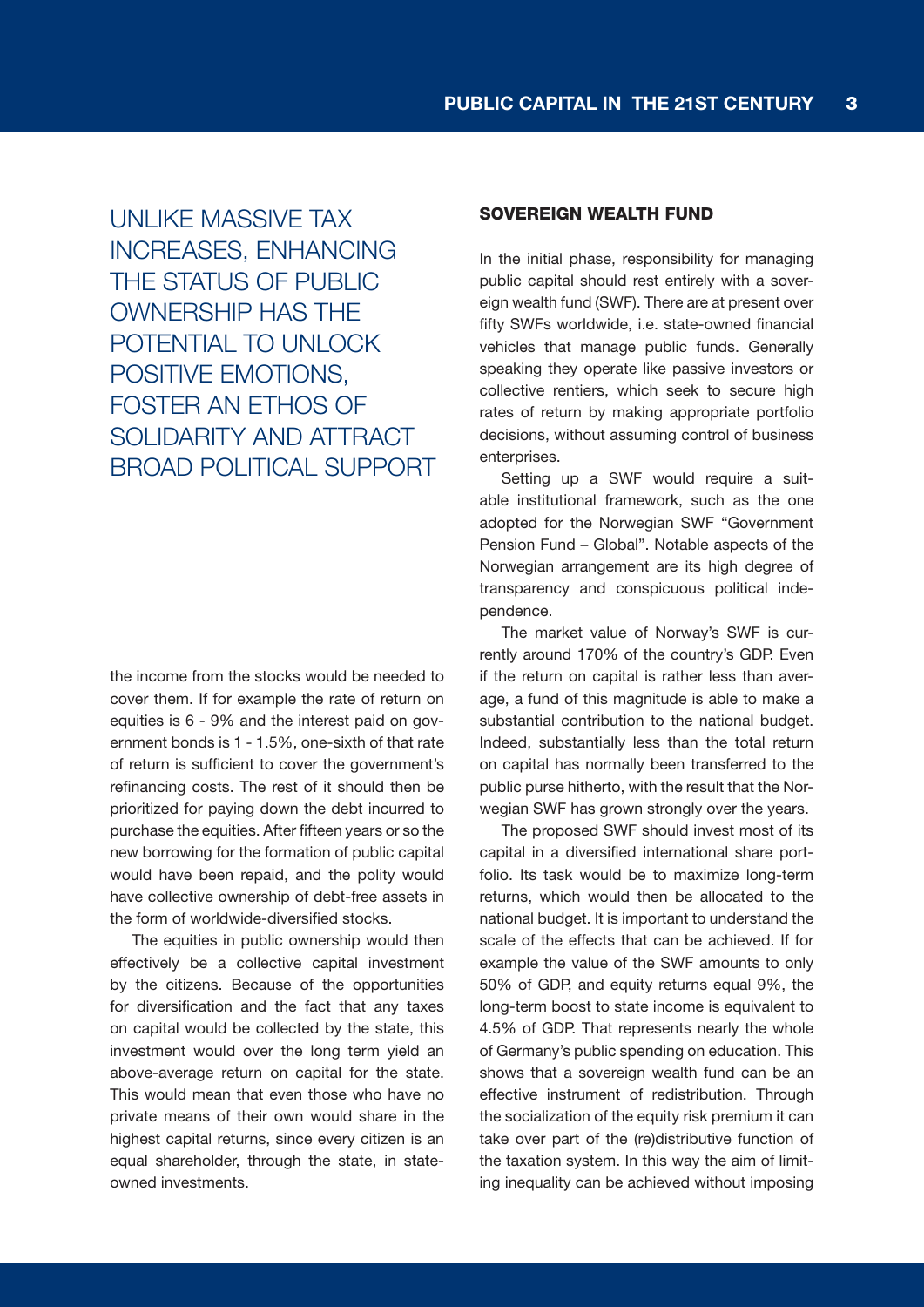the punitive rates of tax that result from the application of Piketty's prescription.

### FEDERAL SHAREHOLDER

The establishment of such a state investment fund would only be the first step in a program aimed at curbing the excessive power of capitalism. The central argument for preventing a high concentration of wealth is the danger that the political system could degenerate into a plutocracy. Large corporations and banks, and the lobbies that represent them, are the key instruments used by members of the moneyed elite to coordinate their endeavours and foster their interests in the political arena. If the state were only to own a few shares in these corporations but not exercise any power of control, the excessive influence of the moneyed elite on political decision-making would go largely unchecked.

A strategy for rejuvenating democracy therefore needs to incorporate a second stage in which the body politic challenges the capitalists on their own ground in order to contest their control over big business. Looking ahead, this contest could initiate a transition to a form of market socialism – an economic system in which all the large corporations and banks are embedded in a public-democratic governance while private-capitalistic initiative is limited to small and medium-sized enterprises.

An essential requirement for ensuring fair competition between public-democratic and private-capitalistic enterprises is the creation of an institution that will motivate the management of public-democratic enterprises to achieve the best possible business outcomes. I have coined the term Bundesaktionär ["Federal Shareholder"] to refer to this public investment agency (Corneo, 2014).

Initially the Federal Shareholder would control a small number of large corporations. It would own a majority capital share (fixed at, say, 75%) in these companies. These shares would be frozen in state ownership, and under the terms of the law on stock corporations the public investment agency would exercise a controlling and monitoring function on the supervisory boards of these companies through its own personnel. Dividend payouts would go to the state, which could use them to fund a social dividend.

The public investment agency would be tasked with a clear objective: to maximize the long-term profitability of the corporations under its control, and with it the long-term profit income of the state. In pursuing this objective it should remain completely independent of the government of the day – in much the same way as the Bundesbank in Germany is independent of the federal government. The political independence of the public investment agency would be guaranteed by constitutional norms.

Such an institution would require well-trained specialist personnel capable of devising their own solutions to problems they encounter in the course of carrying out their duties. It should aim to be a centre of excellence for issues of corporate governance, investment analysis, financing

THERE IS QUITE A GOOD CHANCE THAT A MIXED OR WHOLLY PUBLIC-DEMOCRATIC FORM OF GOVERNANCE FOR LARGE CORPORATIONS AND BANKS WILL ULTIMATELY TURN OUT TO BE THE BEST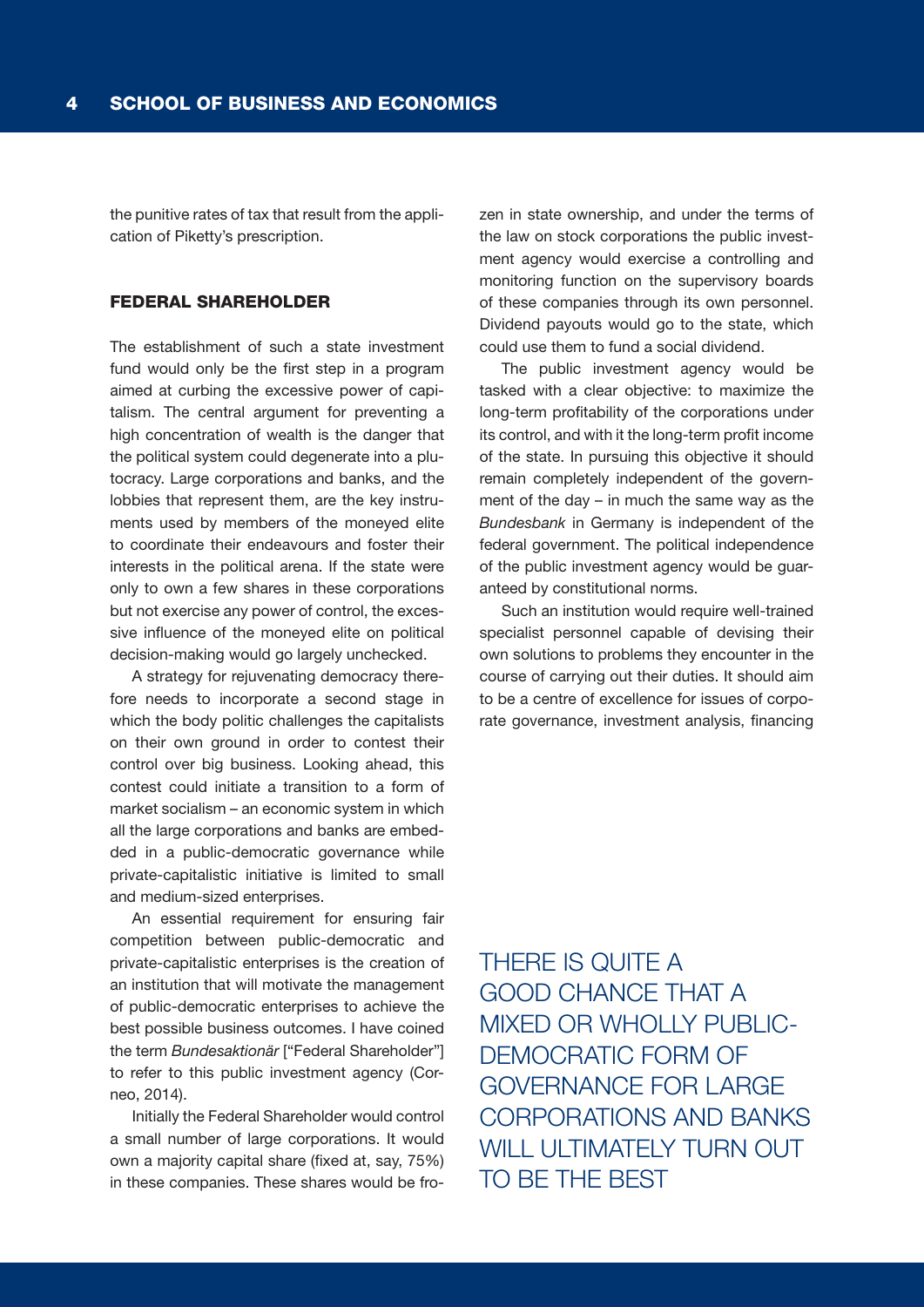and risk management. It should offer its staff interesting long-term career prospects and foster a sense of belonging and of mission.

Private ownership of a minority share (e.g. 25%) in the public-democratic corporations has an important part to play in creating an effective incentive structure. Since private-sector stakeholders are free to buy and sell shares in the public-democratic corporations, the share price would reflect the market view of how well the management of these enterprises is performing. Rather as with today's share option schemes, the information contained in the movement of share prices can be used to encourage managers to pursue profit maximization. Furthermore, associations of private shareholders would constitute influential interest groups which could put pressure on the managements of the public corporations to operate as profitably as possible.

A duty of transparency on the part of the public investment agency would ensure that its employees did indeed perform their proper function and maximize the long-term profitability of the public-democratic corporations. Under the supervision of an existing authority (e.g. the Bundesbank or Federal Ministry of Finance) the public investment agency would publish the financial results of the companies under its control and the relevant benchmark groups of companies. A portion of the remuneration paid to its staff would be performance-related, i.e. dependent on the relative performance of the companies under their control.

To ensure that the maximization of company profits is good for the economy as a whole, it should not be pursued at the expense of the company employees or consumers or to the detriment of the environment; it should be the result of increased production efficiency and successful product innovations. The regulations designed to safeguard employees, consumers and the environment therefore need to be rigorously formulated and strictly observed, which calls for further transparency. In addition, the public-democratic corporations should seek to revive the role of worker participation and foster a sense of solidarity among their employees. The level of worker participation in capitalistic enterprises is inefficiently low, and greater worker involvement could increase productivity. Public ownership would encourage employees to identify more closely with the companies they work for, and opening up new opportunities for employees to have a say in the running of the business would ultimately push up both wages and corporate profits.

We cannot know today how well such public-democratic corporations would function in comparison with capitalistic enterprises. We should therefore not tie ourselves down at this stage to a specific ownership structure for large corporations and banks, but allow it to emerge as the result of a collective learning process extending over a number of years. Once the Federal Shareholder has been established and the first corporations placed under its control, a market-driven selection process will follow. Given a level playing field where both forms of governance (democratic and capitalistic) can compete openly on even terms, their relative efficiency will lead in time to an optimized ownership structure. The more profitable sector will expand and the other will shrink, until the most efficient distribution is arrived at. In the course of this process the better-managed companies will be more profitable, and the higher returns they offer will mean that their shares are more in demand; consequently more capital will flow into the better-managed companies, and their market share will grow.

Capitalistic enterprises are not as efficient as the guardians of the status quo would like to believe: sometimes they are run by incompetent heirs, occasionally they are raided by their own managers and they are reluctant to give their employees a say in the running of the business. So there is quite a good chance that a mixed or wholly public-democratic form of governance for large corporations and banks will ultimately turn out to be the best.